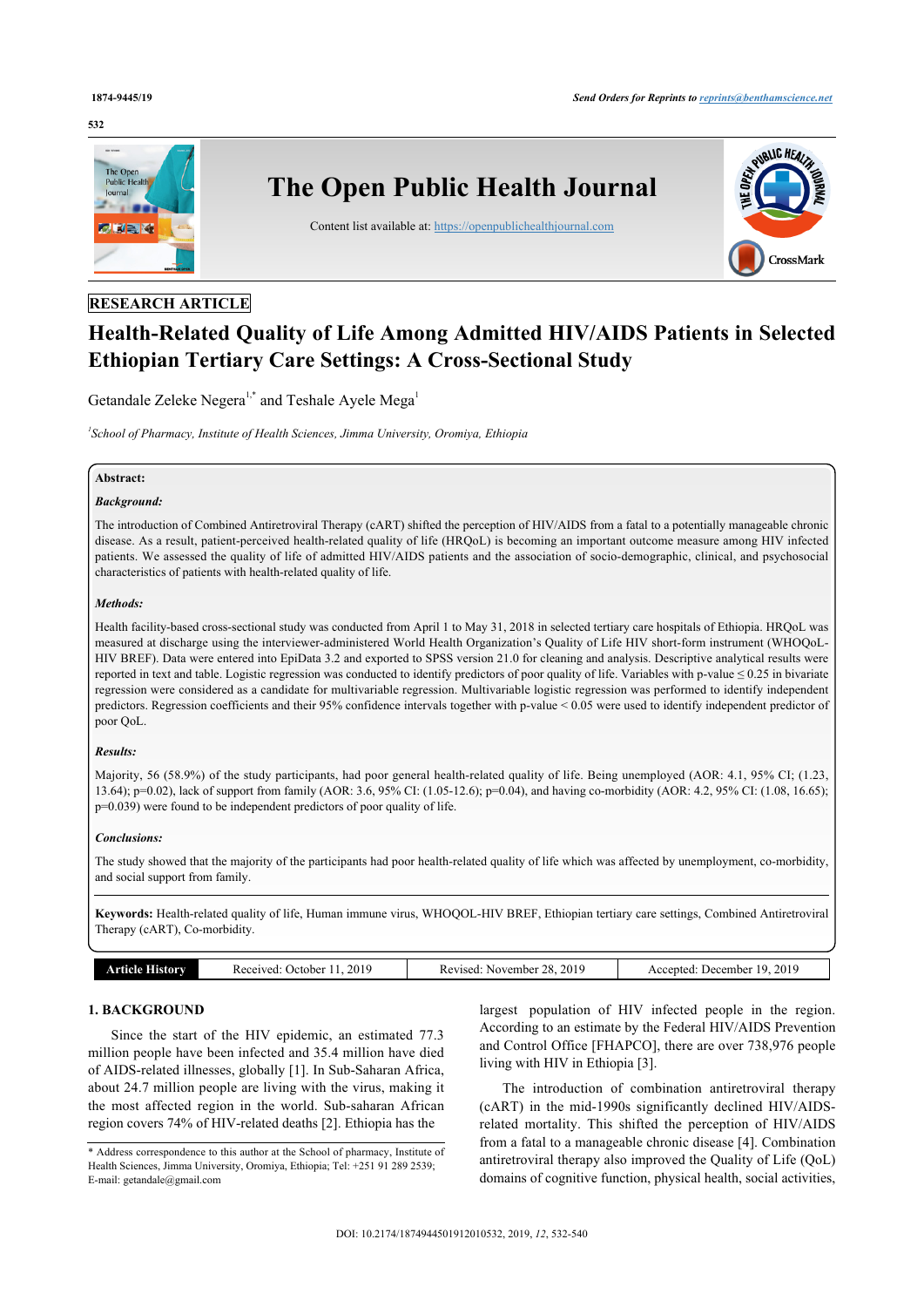pain, sleep, feelings, and emotions[[5](#page-6-4)]. As a result, greater emphasis is given for health-related quality of life (HRQoL) as an important outcome measure and it is recognized by HIV treatment guidelines as one of the therapeutic objectives [\[6\]](#page-6-5).

According to World Health Organization (WHO), QoL is defined as "individuals' perception of their position in life in the context of the culture and value systems in which they live and in relation to their goals, expectations, standards, and concerns." It is a vast concept that would be affected by a multitude of factors such as a person's physical health, psychological state, level of independence, social relationships, personal beliefs, and their relationship to salient features of their environment [\[7\]](#page-7-0).

Several studies have shown that patient-reported HRQoL has a significant impact on survival and adherence to cART [[8](#page-7-1)] - [10\]](#page-7-2). As a result, the subject has got greater emphasis by policymakers, clinicians, and researchers. Socio-demographic characteristics, such as age, gender, education, income, employment status, social support, and disease-related variables such as WHO clinical stage, co-morbidity, opportunistic infection, and CD4 count have been found to be strongly associated with the QoL of People Living with HIV/AIDS (PLWHA)[[11\]](#page-7-3).

Even though improving the HRQoL of PLWHA is recognized as one of the therapeutic aims of cART, sufficient emphasis is not given in several resource-limited settings including Ethiopia [[12\]](#page-7-4). Particularly, there is a dearth of studies on perceived HRQoL of admitted PLWHA. Therefore, this study aimed to examine the level of HRQoL and its predictors among admitted PLWHA in selected Ethiopian tertiary care settings.

# **2. METHODS**

# **2.1. Study Design and Population**

Health facility-based cross-sectional study was conducted among PLWHA admitted at Tikur Anbessa Specialized Hospital (TASH) and Jimma University Medical Center (JUMC) from April 1, to May 31, 2018.

TASH is the largest referral hospital in the country, with 700 beds. It is located in Addis Ababa, the capital of Ethiopia. It is now the main teaching hospital for both clinical and preclinical training of most disciplines. It is also an institution where specialized clinical services that are not available in other public or private institutions are rendered to the whole nation. On the other hand, JUMC is located in Jimma town, 355 km from Addis Ababa. It is currently the only teaching and specialized hospital in the southwest region of Ethiopia. The hospital serves as a referral site and provides specialized care for southwest Ethiopia with a catchment population of about 15 million.

During the study period, 97 patients were admitted and approached for an interview. Of these, one patient had a psychiatric problem and one patient was not willing for an interview. Finally, 95 patients were interviewed for HRQoL.

#### **2.2. Measurement**

Data for health-related quality of life (HRQoL) were collected from patients at discharge using World Health Organization QoL for HIV brief version (WHOQoL-HIV BREF) tool [[13\]](#page-7-5). This tool is validated to measure the quality of life among PLWHA within clinical settings in Ethiopia. We translated the instrument into local languages (Amharic and Afan Oromo). The Amharic and Afan Oromo versions were translated back to English to ensure that the translated version gives the proper meaning[[14\]](#page-7-6). Data were collected at discharge from the hospital using a face-to-face intervieweradministered structured questionnaire. Routine clinical and laboratory parameters were collected from patients' medical records.

The WHOQOL-HIV BREF instrument produces six domain scores and contains 31 items. Individual items were rated on a 5-point Likert scale where 1 shows low, negative perceptions and 5 indicate high, positive perceptions. In such a way, domain scores are scaled in a positive direction where higher scores denote higher quality of life. However, seven facets (question number 3, 4, 5, 8, 9, 10, 31) are not scaled in a positive direction, meaning that for those facets, higher scores do not denote higher quality of life. Those facets are re-coded in a positive direction so that high scores reflect better QoL.

The six domains of HRQoL include physical health (4 items), psychological well-being (5 items), level of independence (4 items), social relation (4 items), environmental health (8 items), and spiritual health (4 items). The first two questions of WHOQOL-HIV BREF examine the general quality of life: question 1 asks about an individual's overall perception of the quality of life and question 2 asks about an individual's overall perception of health. The first domain, physical health, deals with the presence of pain and discomfort, energy and fatigue, sleep and rest, and symptoms related to HIV. The psychological domain comprises negative and positive feelings, thinking, memory and concentration, body image and appearance, and self-esteem. The level of independence domain consists of mobility, activities of daily living, dependence on medication or treatments, and work capacity. The social relationships domain describes; personal relationships, social support, and sexual activity. Physical safety and security, home environment, financial resources, physical environment, and opportunities for acquiring new information were described under the environment domain. The last domain, spiritual health, contains information about concern about future death, forgiveness, and blame. There is also a general facet that measures the overall QoL and general health perceptions. The standard two weeks' time frame was used to derive the patient's QoL experience. The questionnaires were administered by 4 nurses and 2 physicians were acting as supervisors for the data collectors. Training on data collection tool and general procedures of data collection was given for data collectors and supervisors prior to data collection. Pre-test was conducted on 5% of participants.

#### **2.3. Ethical Consideration**

The study was approved by the Institutional Review Board (IRB) of Jimma University. It is designated with an IRB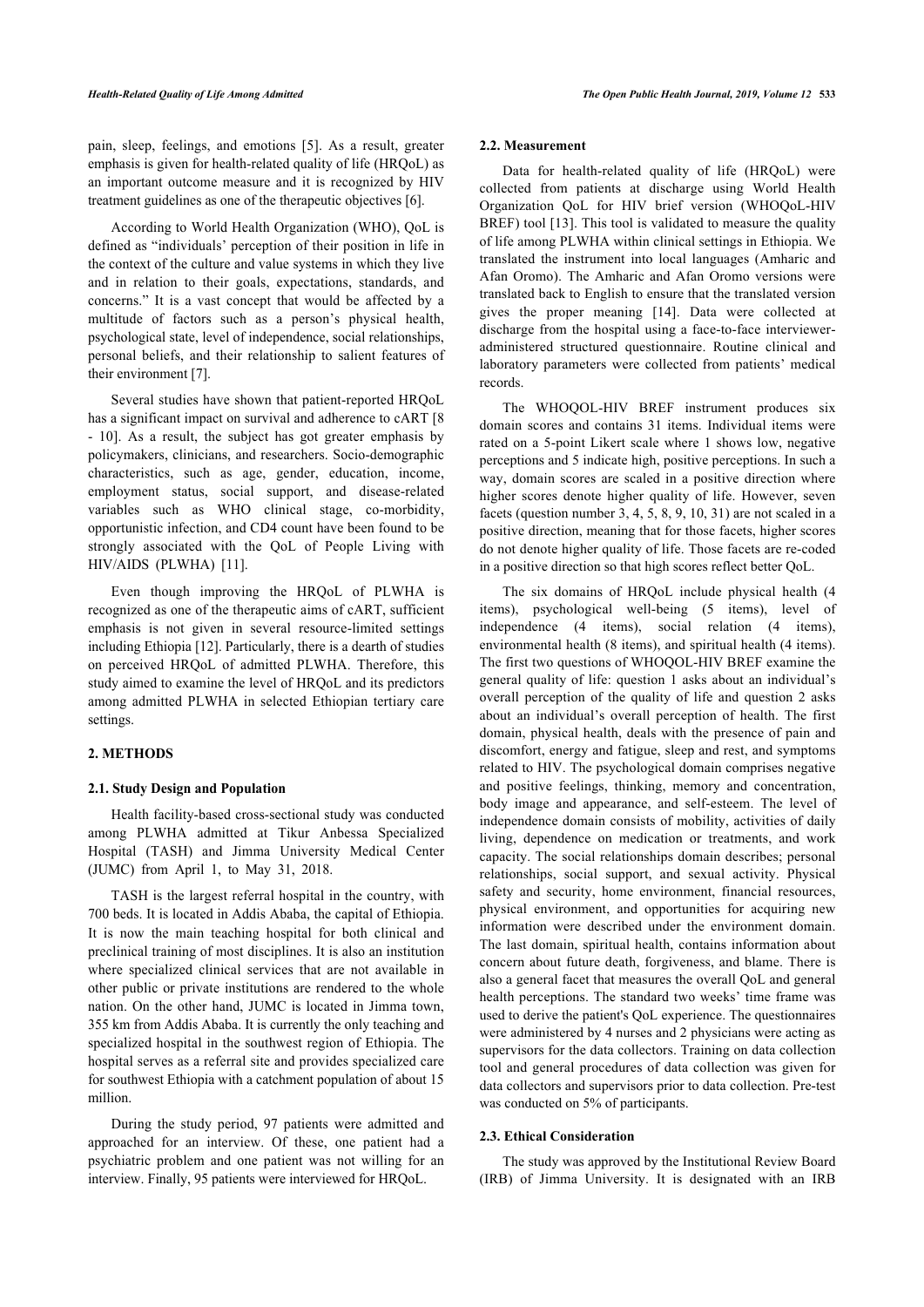number of IHRPGB/219/2018. The principal investigator or data collectors briefed the aim of the study to the patients and signed informed consent was taken from all participants or their caregivers prior to data collection. During data collection, confidentiality was ensured and for this reason, the name and address of the patient were not recorded in the data collection checklist.

### **2.4. Data Processing and Analysis**

Data were entered into EpiData 3.2 and exported to a statistical package for social sciences (SPSS) version 21.0 for cleaning and analysis. Descriptive analysis was performed, and results were presented by text and tables.

The WHOQOL-HIV BREF was used to produce a QoL profile of individuals. Domain scores were calculated by computing the mean of the facet score within the respective domain and eventually multiplied by 4 to make domain scores comparable with the scores used in the WHO quality of life-100 (WHOQOL-100), a commonly used scale. Accordingly, the scores range from 4 to 20 points, reflecting the worst and the best QoL, respectively [[15](#page-7-7)]. The WHOQOL HIV instrument user's manual was rigorously followed for scoring and checking domain scores. Cronbach's alpha coefficient was calculated for each domain of the WHOQOL-HIV BREF instrument to determine internal consistency.

For the purpose of identifying factors associated with QoL, study participants were divided into two groups based on the mean score of the facet; "overall quality of life and general health perceptions" (range 1 to 5). Participants with mean scores of  $>3.0$  were categorized as having good QoL, and their counterparts [mean scores of  $\leq 3.0$ ] as having poor QoL. Based on the domain mean, participants with a mean score >12.0 were categorized as having good QoL and their counterparts mean score  $\leq$  12.0 as having poor QoL. Bivariate and multivariate logistic regressions were carried out to assess independent predictors of HRQoL taking QoL (good/poor) as the binary dependent variable. Bivariate logistic regression was performed to identify candidate variables for multivariable logistic regression. Variables with a p-value  $\leq 0.25$  in bivariate regression were candidates for multivariable regression. Multivariable logistic regression was performed using the backward method to identify independent predictors. Regression coefficients and their 95% confidence intervals together with p-value < 0.05 were used to identify independent predictors of poor QoL. The goodness of fitness of the final model was checked using Hosmer and Lemeshow statistic.

# **3. RESULTS**

### **3.1. Characteristics of the Study Participants**

A total of 97 patients were admitted and approached for an interview at discharge from the hospital. Of these, one patient had a psychiatric problem and one patient was not willing to an interview. Finally, 95 patients were interviewed for HRQoL.

The study sample (n=95) had a higher percentage, 56 (58.9%) of female participants, and the mean age (+SD) of the study participants was  $35.8$  (+10.5) years. Majority, 73 (76.8%) of the study participants, were urban residents and more than half, 51 (53.7%), of the participants, were unemployed. Majority, 80 (84.2%) of them, were on cART. The mean (+SD) of current CD4 counts for poor and good QoL was 305 (+ 315) and  $278$  (+292) cells /mm3, respectively (p=0.68). More than half, 53 (55.8%) of them, had social support from family.

# **3.2. Participant's Characteristics by General QoL**

Majority, 56 (58.9%) of the participants, had poor general health-related quality of life. Participants with poor general QoL were older  $(p=0.01)$ . The percentage of participants who were unemployed was significantly higher in those with poor QoL compared to good QoL ( $p = \langle 0.001 \rangle$ ). The mean (+SD) time period since diagnosis of HIV was 4.1 [+4.1] and 4.9 [+4.2] for participants with poor and good QoL, respectively  $(p=0.36)$ .

A significantly higher number of participants with the comorbid disease had poor general QoL (p=0.001). The percentage of participants who had no family support was significantly higher in those with poor *vs.* good QoL (p=0.001). A significantly higher proportion of participants who had disclosed their HIV serostatus had poor general QoL (p=0.01). There was no difference in general [Q](#page-2-0)oL between those on cART and non-cART (P=0.29) (Table **1**).

| Variable                                        |                |              | Good OoL     | Total        | p-value * |
|-------------------------------------------------|----------------|--------------|--------------|--------------|-----------|
| <b>Sex</b>                                      | Female         | $34(60.7\%)$ | $22(39.3\%)$ | 56 (58.9%)   | 0.67      |
|                                                 | Male           | $22(56.4\%)$ | $17(43.6\%)$ | $39(41.1\%)$ |           |
| Age in years, mean $(+SD)$                      |                | 38.1(11.3)   | 32.6(8.2)    | 35.8(10.4)   | 0.01      |
| Residence                                       | Urban          | 43 (58.9%)   | $30(41.1\%)$ | 73 (76.8)    | 0.98      |
|                                                 | Rural          | $13(59.1\%)$ | $9(40.9\%)$  | 22(23.2)     |           |
| Current $CD4$ count mean $(+SD)$                |                |              | 278 (292)    | 293 (303.4)  | 0.68      |
| HIV sero-status                                 | Known          | 51 $(63%)$   | 30(37%)      | 81 (85.3)    | 0.056     |
|                                                 | New            | $5(35.7\%)$  | $9(64.3\%)$  | 14(14.7)     |           |
| Time since HIV diagnosis in years, mean $(+SD)$ |                |              | 4.9(4.2)     | 4.5(4.1)     | 0.36      |
| cART status                                     | Yes            | 49 (61.3%)   | $31(38.8\%)$ | 80 (84.2)    | 0.29      |
|                                                 | N <sub>0</sub> | 7(46.7%)     | $8(53.3\%)$  | 15(15.8)     |           |

<span id="page-2-0"></span>Table 1. Socio-demographic, clinical, and psychosocial characteristics of study participants by general QoL (poor *vs.* good).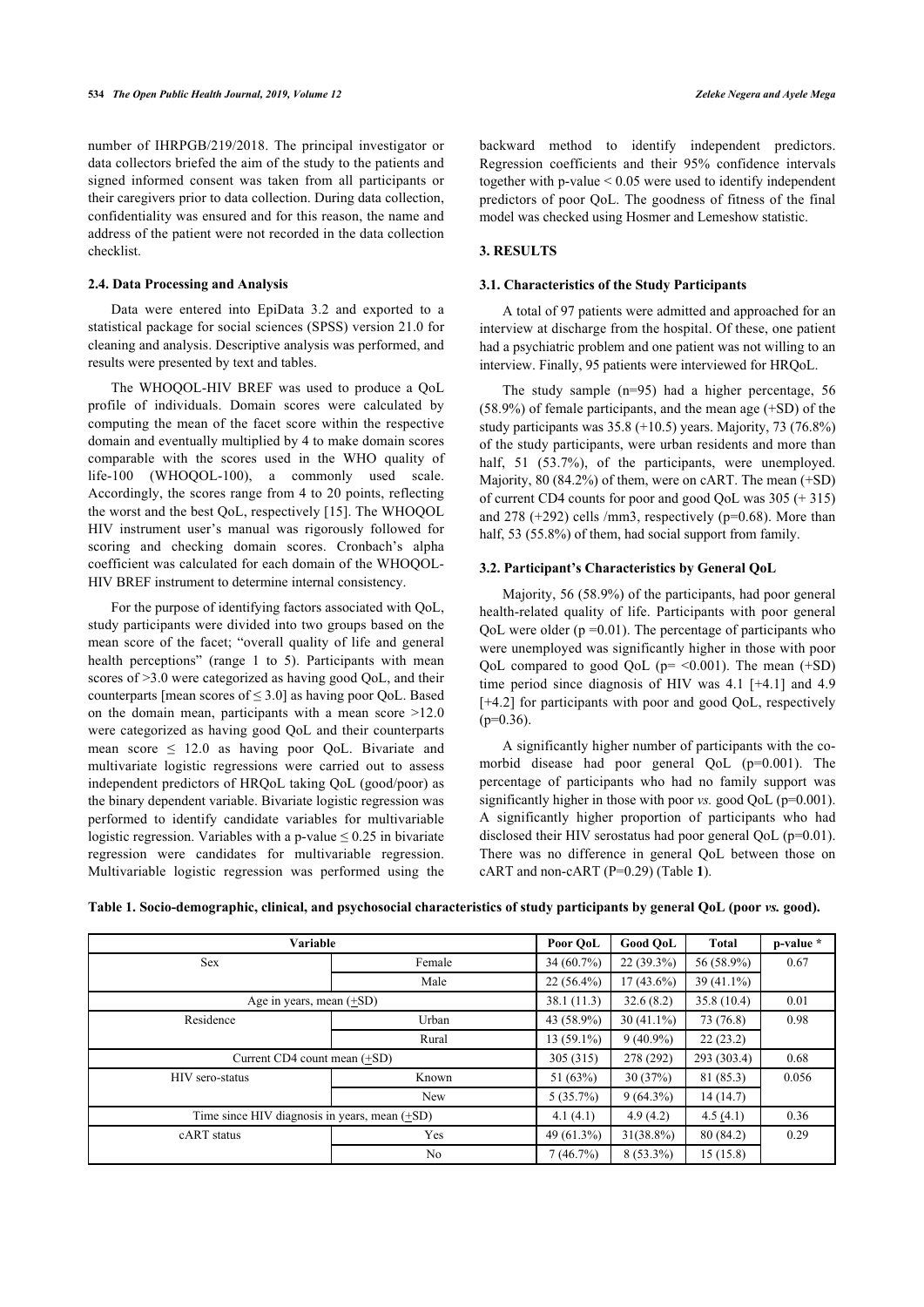*(Table 1) contd.....*

| Variable            |                |              | <b>Good QoL</b> | Total     | p-value * |
|---------------------|----------------|--------------|-----------------|-----------|-----------|
| Occupation          | Employed       | $16(36.4\%)$ | $28(63.6\%)$    | 44(46.3)  | < 0.001   |
|                     | Unemployed     | $40(78.4\%)$ | $11(21.6\%)$    | 51(53.7)  |           |
| Co-morbidity        | Yes            | $26(83.9\%)$ | $5(16.1\%)$     | 31(32.6)  | 0.001     |
|                     | N <sub>0</sub> | $30(46.9\%)$ | $34(53.1\%)$    | 64 (67.4) |           |
| HIV disclosure      | Yes            | $28(73.7\%)$ | 10(26.3)        | 38(40)    | 0.01      |
|                     | N <sub>0</sub> | $28(49.1\%)$ | 29 (50.9%)      | 57 (60)   |           |
| Support from family | Yes            | $23(43.4\%)$ | $30(56.6\%)$    | 53 (55.8) | 0.001     |
|                     | N <sub>0</sub> | 33 (78.6%)   | $9(21.4\%)$     | 42(44.2)  |           |

\*P-values are from the chi-square tests for the categorical variables (sex, residence, HIV serostatus, cART status, co-morbidity, HIV disclosure, support from family); and from independent t-tests for the continuous variables (age, CD4 count, time since HIV diagnosis), using significance level of 0.05.

#### **3.3. The Overall Health-Related Quality of Life [HRQoL]**

The mean  $(+SD)$  scores for the overall QoL and general health and six domains of the study participants are presented in Table **[2](#page-3-0)**. The study participants had a poor quality of life in all domains of quality of life except for social relationship and spiritual health domains. The domain score of health-related quality of life (HRQoL) was highest for social relationship [[13\]](#page-7-5), and the lowest score was for physical domain  $(8.7)$ . Based on general QoL (overall QoL & general health perception) score, more than half, 56 (58.9%) of the study participants, had a poor quality of life.

Cronbach's alpha was calculated to estimate the internal consistency and reliability of the WHOQOL-HIV tool. All domains of the WHOQOL-HIV had an acceptable of Cronbach's alpha ( $\alpha$  > 0.7), showing acceptable reliability of the questionnaire (Table **[2](#page-3-0)**).

# **3.4. Predictors of Health-Related Quality of Life [HRQoL]**

Predictors of quality of life were assessed with sociodemographic, clinical, and psychosocial characteristics of the study participants. In a binary logistic regression, the factors which significantly increased the likelihood of poor QoL in the facet, "overall QoL and general health perceptions", included age ( $p=0.01$ ), being unemployed ( $p<0.001$ ), low income  $(p=0.03)$ , HIV disclosure  $(p=0.02)$ , sup[po](#page-3-1)rt from family (p=0.001), co-morbidity (p=0.001) (Table **3**).

#### <span id="page-3-0"></span>**Table 2. Scores for 6 domains and general QoL with their respective Cronbach's alpha.**

| <b>Domains</b>                                        | Mean $[+SD]$ | Cronbach's alpha |
|-------------------------------------------------------|--------------|------------------|
| General QoL (Overall QoL & general health perception) | $2.9 + 0.9$  | 0.74             |
| Physical domain                                       | $8.7 + 3.1$  | 0.72             |
| Psychological                                         | $11.3 + 2.8$ | 0.70             |
| Level of independence                                 | $9.4 + 4.2$  | 0.72             |
| Social relationship                                   | $13 + 2.4$   | 0.89             |
| Environmental health                                  | $12 + 2.1$   | 0.71             |
| Spiritual health                                      | $12.9 + 2.4$ | 0.81             |

<span id="page-3-1"></span>**Table 3. Crudes and adjusted Odds Ratio (OR) for predictors of HRQOL at JUMC and TASH.**

| <b>Characteristics</b>          |            | <b>Quality of life</b> |                | COR (95% CI)       | <b>P-Value</b> | <b>AOR</b> (95% CI) | <b>P-Value</b> |  |
|---------------------------------|------------|------------------------|----------------|--------------------|----------------|---------------------|----------------|--|
|                                 |            | Poor                   | Good           |                    |                |                     |                |  |
| Socio-demographic               |            |                        |                |                    |                |                     |                |  |
| Age (years) (mean age $\pm$ SD) |            | $38.1 (+11.3)$         | $32.6 (+8.2)$  | $1.1$ [1.01-1.11]  | 0.01           | $1.03$ [0.96-1.1]   | 0.38           |  |
| Occupation                      | Employed   | 16                     | 28             |                    | 0.00           |                     | 0.02           |  |
|                                 | Unemployed | 40                     | 11             | $6.4$ [2.57-15.76] |                | $4.1$ [1.23-13.64]  |                |  |
| Income (ETB)                    | >5000      | 7                      | $\overline{7}$ |                    | 0.03           |                     | 0.06           |  |
|                                 | < 1500     | 27                     | 9              | 4.0 [1.09-14.67]   |                | 5.3 [0.91-30.7]     |                |  |
| Psychosocial                    |            |                        |                |                    |                |                     |                |  |
| HIV disclosure                  | Yes        | 28                     | 10             | $2.9$ [1.19-7.1]   | 0.02           | $1.6$ [0.48-5.35]   | 0.45           |  |
|                                 | No         | 28                     | 29             |                    |                |                     |                |  |
| Support from family             | Yes        | 23                     | 30             |                    | 0.001          |                     | 0.04           |  |
|                                 | No         | 33                     | 9              | $4.8$ [1.9-11.1]   |                | $3.6$ [1.05-12.6]   |                |  |
| Co-morbidity                    | No         | 30                     | 34             |                    | 0.001          |                     | 0.039          |  |
|                                 | Yes        | 26                     | 5              | 5.9 [2.01-17.27]   |                | $4.2$ [1.08-16.65]  |                |  |
| HIV sero-status                 | Known      | 51                     | 30             | 3.01[0.94-9.9]     | 0.064          | 4.6 [0.92-22.8]     | 0.063          |  |
|                                 | <b>New</b> | 5                      | 9              |                    |                |                     |                |  |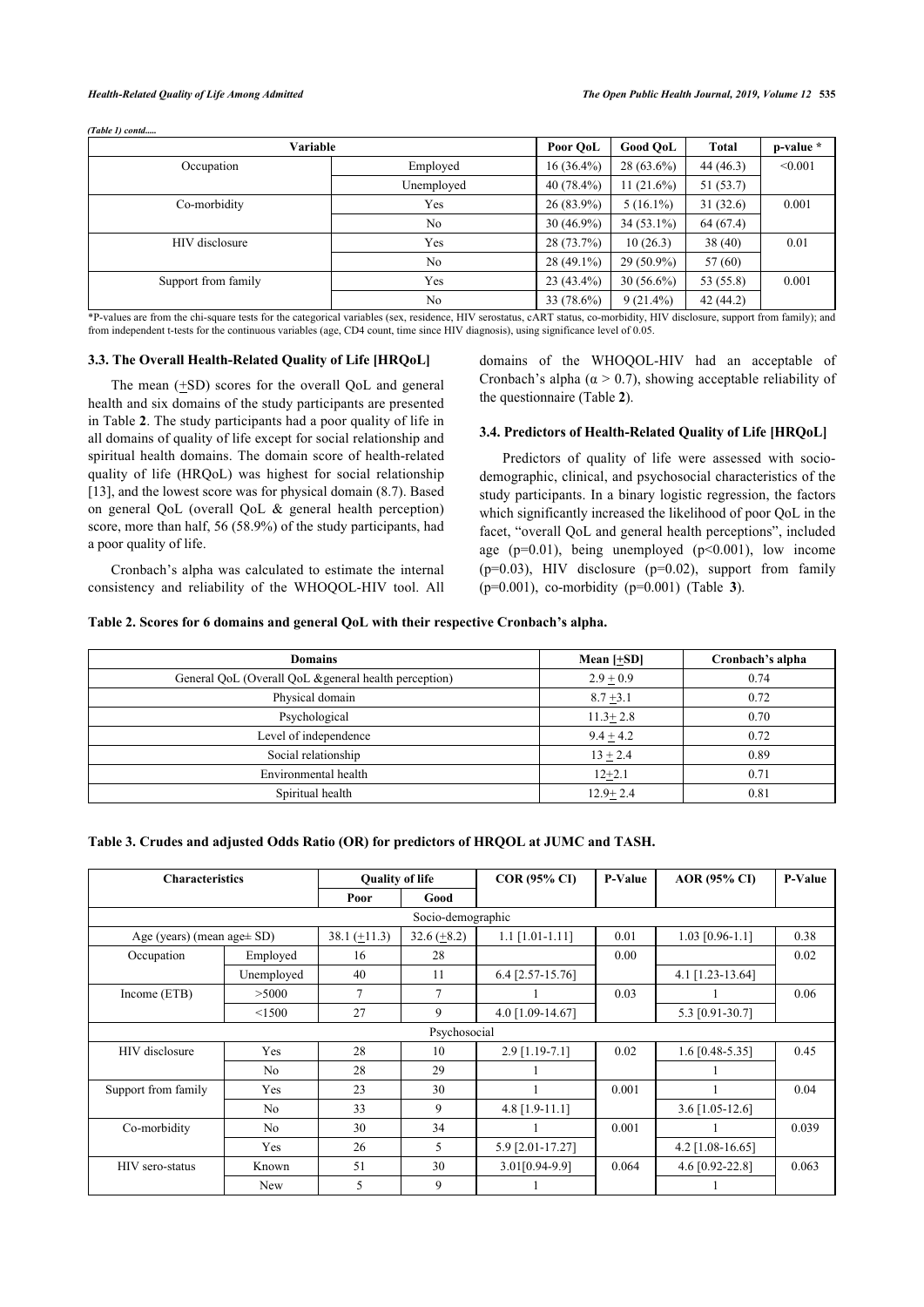However, after including variables significant in a bivariate analysis into a multivariate analysis, being unemployed  $(p=0.02)$ , lack of support from family  $(p=0.04)$ , and having comorbidity ( $p=0.039$ ) were found to be independent predictors of poor quality of life.

### **4. DISCUSSION**

This study revealed that the majority, 56 (58.9%) of HIV patients, had poor quality of life score in general QoL and in all domains of health-related quality of life except social relationship and spiritual health. Similar finding was reported in a cross-sectional study of 82 HIV-infected people conducted in Bangladesh [\[16](#page-7-8)] and other countries [\[17](#page-7-9) - [19](#page-7-10)]. However, this finding is not comparable to studies conducted in Brazil [[20\]](#page-7-11), China [\[21\]](#page-7-12), Finland [\[22\]](#page-7-13), and Norway [[23\]](#page-7-14). These differences may be due to differences in socio-economic, clinical status of the participants, study design, and better patient care.

The mean general QoL [overall QoL &general health perception] score for the participants  $(2.90 \pm 0.9)$  was comparable with the Estonian study [[19\]](#page-7-10) but lower than that reported from other similar studies [\[24](#page-7-15), [25](#page-7-16)]. The lowest healthrelated quality of life was documented for the physical domain of QoL. In contrary to this finding, several studies reported better physical health-related QoL in Ethiopia [[26](#page-7-17)] and other regions [[18,](#page-7-18) [20,](#page-7-11) [27\]](#page-7-19). The possible explanation for this finding is that the participants were symptomatic and burdened with physical symptoms of the disease, which in turn, impairs HRQoL [\[28](#page-7-20)]. Additionally, as most (36.8%) of the participants were at WHO clinical stage 4 with a CD4 count of less than 200cells/ $\mu$ L (56.8%), they were prone to a number of OIs causing them to be bedridden. Among the study participants, the best HRQoL was observed in the dimensions related to social relationship and spirituality. This finding is in line with the Georgian study [[29\]](#page-7-21) but it is inverse of Nigerian study [[30](#page-7-4)]. The possible explanation may be our community has a longstanding culture of social interaction and most of the participants had not disclosed their HIV status so they were not a victim of social isolation, stigmatization, and discrimination. The high score of spiritual domain may be because of the fact that many Ethiopians are religious, especially when they gain chronic disease hoping divine healing.

This study also identified factors associated with healthrelated quality of life. The unemployment status of the participants was found as a predictor of poor quality of life. Therefore, unemployed participants were 4.1 times more likely to have poor health-related quality of life than their employed counterparts (p=0.02). Similar findings were reported from Ethiopia [[26,](#page-7-17) [31](#page-7-22), [32\]](#page-7-23) and other countries [[19,](#page-7-10) [20](#page-7-11)]. According to Fernanda et al. [\[20](#page-7-11)], unemployment was significantly associated with worse QoL in all the domains of QoL, except for the domain of spirituality and religion. The reason could be most of the participants in this study were at advanced disease state that it is difficult to keep jobs. When they lose their job, they will not have enough money to access what they need in life. This could contribute to poor quality of life. Furthermore, the distribution of a population of unemployment rate was higher in poor quality of life category based on general QoL.

Participants who had no social support from family were 3.6 times more likely to have a poor quality of life than their counterparts (p=0.04). Similar findings showed that social support is significantly associated with QoL [[33,](#page-7-24) [34\]](#page-7-25). It is not surprising that individuals who are satisfied with social support would likely have better QoL. Legese A. Mekuria and his colleagues reported that satisfaction with social support was associated with higher social and spiritual HRQoL [[35\]](#page-7-26). The presence of co-morbid disease state was also found to be a predictor of poor overall quality of life. Patients with comorbidity had 4.2 times more likely risk to have a poor quality of life [p=0.039] compared with those without co-morbid disease. This finding is supported by numerous studies [\[36](#page-7-27) - [39](#page-7-12)]. A study from Kenya reported that HIV patients with comorbid chronic diseases had significantly worse HRQoL especially in the physical dimension [[40\]](#page-7-13). HIV/AIDS patients with an additional co-morbid disease suffer from a double burden of illnesses that could significantly compromise their quality of life.

Unlike other studies that reported socio-demographic variables such as gender, age, marital status, educational level, and place of residence to have a significant association with HRQoL, this study found no such association, including clinical variables [\[16](#page-7-8), [41,](#page-7-28) [42](#page-7-29)].

This study is not free of limitations. As this study is crosssectional, it cannot establish an association between the outcome and predictor variables and inclusion of a few patients in the analysis could affect the power of the study [wide confidence interval]. This study took place in hospitals with little chance of including patients who are less regular in the health facilities and may have different characteristics. Furthermore, administering the questionnaire through face to face interviews may have resulted in a socially desirable response.

#### **CONCLUSION**

The majority of the participants had poor general healthrelated quality of life and in all domains of quality of life except for social relationship and spiritual health domains. The domain score of health-related quality of life [HRQoL] was highest for social relationship. Being unemployed, lack of support from family, and living with co-morbidity were found to affect the quality of life of the participants. Therefore, special attention should be given to those patients to enhance employment status, social support services delivery, and comorbid disease management in order to improve the overall HRQoL.

#### **ANNEX I:. WHOQOL-HIV BREF Questionnaire**

#### *Instructions*

This assessment asks how you feel about your quality of life, health, or other areas of your life. Please answer all the questions. If you are unsure about which response to give to a question, please choose the one that appears most appropriate. This can often be your first response. Please keep in mind your standards, hopes, pleasures, and concerns. We ask that you think about your life in the last two weeks. You should circle the number that best fits how well you are able to concentrate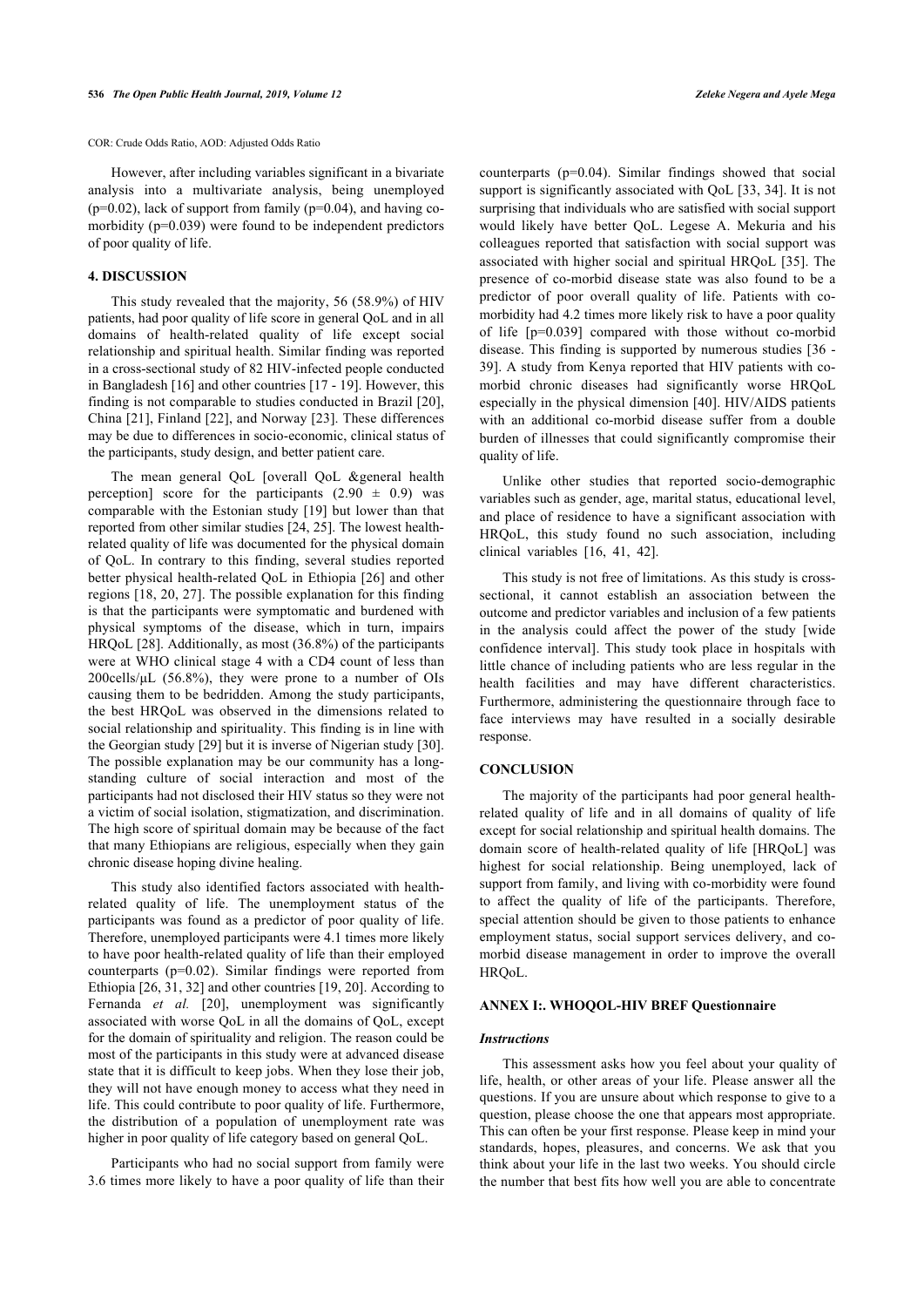over the last two weeks. Please read each question, assess your feelings, and circle the number on the scale for each question that gives the best answer for you.

|                                                            | Very poor                   | Poor                | <b>Neither</b><br>poor nor<br>good                 | Good             | <b>Very</b><br>good      |
|------------------------------------------------------------|-----------------------------|---------------------|----------------------------------------------------|------------------|--------------------------|
| 1. How<br>would<br>you rate<br>your<br>quality of<br>life? | 1                           | $\overline{2}$      | 3                                                  | $\overline{4}$   | 5                        |
|                                                            | <b>Very</b><br>dissatisfied | <b>Dissatisfied</b> | <b>Neither</b><br>satisfied<br>nor<br>dissatisfied | <b>Satisfied</b> | <b>Very</b><br>satisfied |
| 2. How<br>satisfied<br>are you<br>with your<br>health?     | 1                           | $\overline{2}$      | 3                                                  | $\overline{4}$   | 5                        |

The following questions ask about **how much** you have experienced certain things in the last two weeks.

|                                                                                                           | <b>Not</b><br>at<br>all | A<br>little            | moderate<br>amount                 | <b>Very</b><br>much | An<br>extreme<br>amount |
|-----------------------------------------------------------------------------------------------------------|-------------------------|------------------------|------------------------------------|---------------------|-------------------------|
| 3. To what extent do you<br>feel that physical pain<br>prevents you from doing<br>what you need<br>to do? | 1                       | $\overline{c}$         | 3                                  | 4                   | 5                       |
| 4. How much are you<br>bothered by any physical<br>problems related to your<br><b>HIV</b><br>infection?   | 1                       | $\overline{2}$         | 3                                  | $\overline{4}$      | 5                       |
| 5. How much do you<br>need any medical<br>treatment to function in<br>your daily life?                    | 1                       | $\overline{2}$         | 3                                  | 4                   | 5                       |
| 6. How much do you<br>enjoy life?                                                                         | 1                       | $\overline{2}$         | 3                                  | 4                   | 5                       |
| 7. To what extent do you<br>feel your life to be<br>meaningful?                                           | 1                       | $\mathfrak{D}$         | 3                                  | 4                   | 5                       |
| 8. To what extent are you<br>bothered by<br>people blaming you for<br>your HIV status                     | 1                       | $\mathfrak{D}$         | 3                                  | 4                   | 5                       |
| 9. How much do you fear<br>the future?                                                                    | 1                       | $\overline{c}$         | 3                                  | 4                   | 5                       |
| 10. How much do you<br>worry about death?                                                                 | 1                       | $\mathfrak{D}$         | 3                                  | 4                   | 5                       |
|                                                                                                           | <b>Not</b><br>at<br>all | $\mathbf{A}$<br>little | $\mathbf{A}$<br>moderate<br>amount | Very<br>much        | <b>Extremel</b><br>y    |
| 11. How well are you<br>able to concentrate?                                                              | 1                       | $\overline{2}$         | 3                                  | 4                   | 5                       |
| 12. How safe do you feel<br>in your daily life?                                                           | 1                       | 2                      | 3                                  | 4                   | 5                       |
| 13. How healthy is your<br>physical<br>environment?                                                       | 1                       | 2                      | 3                                  | 4                   | 5                       |

The following questions ask about **how completely** you experience or were able to do certain things in the last two weeks.

|                                                                                                 | <b>Not</b><br>at all | $\mathbf{A}$<br>little | <b>Moderately Mostly Complete</b>  |                | ly        |
|-------------------------------------------------------------------------------------------------|----------------------|------------------------|------------------------------------|----------------|-----------|
| 14. Do you have<br>enough energy for<br>everyday<br>life?                                       | $\mathbf{1}$         | $\mathfrak{D}$         | 3                                  | $\overline{4}$ | 5         |
| 15. Are you able to<br>accept your bodily<br>appearance?                                        | 1                    | $\overline{2}$         | 3                                  | $\overline{4}$ | 5         |
| 16. Have you enough<br>money to meet your<br>needs?                                             | 1                    | $\overline{2}$         | 3                                  | $\overline{4}$ | 5         |
| 17. To what extent do<br>you feel accepted by<br>the<br>people you know?                        | 1                    | $\mathfrak{D}$         | 3                                  | 4              | 5         |
| 18. How available to<br>you is the<br>information that<br>you need in your day-<br>to-day life? | 1                    | $\overline{2}$         | 3                                  | $\overline{4}$ | 5         |
| 19. To what extent do<br>you have the<br>opportunity<br>for leisure activities?                 | 1                    | $\mathfrak{D}$         | 3                                  | $\overline{4}$ | 5         |
|                                                                                                 | <b>Very</b><br>poor  | Poor                   | <b>Neither</b><br>poor<br>nor good | Good           | Very good |
| 20. How well are you<br>able to get around?                                                     | 1                    | $\overline{2}$         | 3                                  | $\overline{4}$ | 5         |

The following questions ask you how **good or satisfied** you have felt about various aspects of your life over the last two weeks.

|                                                                                                           | <b>Very</b><br>dissatisfied | <b>Dissatisfied</b> | <b>Neither</b><br>satisfied<br>nor<br>dissatisfied | <b>Satisfiel</b><br>d | <b>Very</b><br>satisfied |
|-----------------------------------------------------------------------------------------------------------|-----------------------------|---------------------|----------------------------------------------------|-----------------------|--------------------------|
| 21. How<br>satisfied are<br>you with<br>your sleep?                                                       | 1                           | $\overline{2}$      | 3                                                  | 4                     | 5                        |
| 22. How<br>satisfied are<br>you with<br>your ability<br>to<br>Perform your<br>daily living<br>activities? | 1                           | $\overline{2}$      | 3                                                  | 4                     | 5                        |
| 23. How<br>satisfied are<br>you with<br>your capacity<br>for<br>Work?                                     | 1                           | $\overline{2}$      | 3                                                  | $\overline{4}$        | 5                        |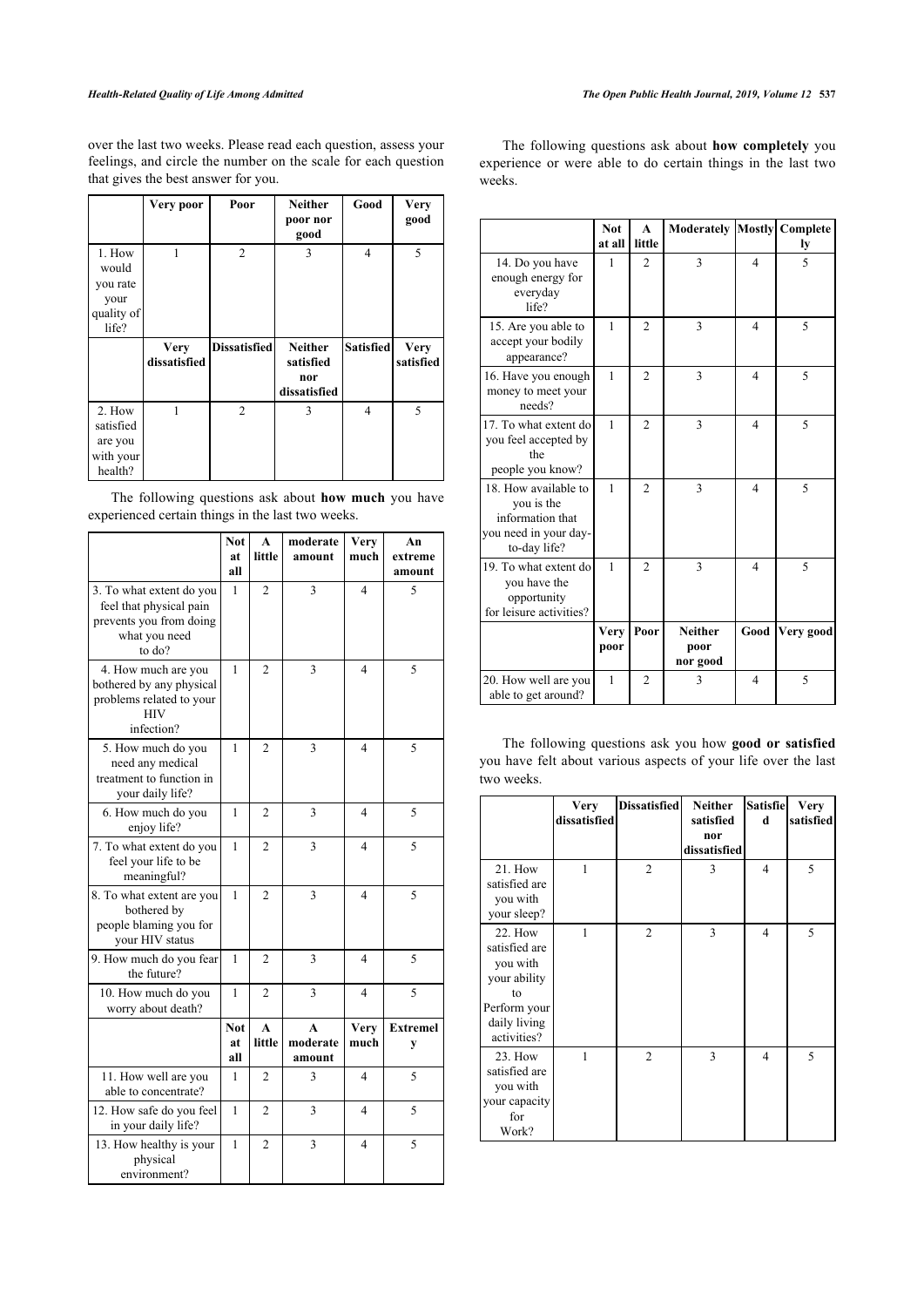#### **538** *The Open Public Health Journal, 2019, Volume 12 Zeleke Negera and Ayele Mega*

*(Appendix) contd.....*

|                                                                                             | <b>Very</b>  | <b>Dissatisfied</b> | Neither                 | Satisfie       | Very      |
|---------------------------------------------------------------------------------------------|--------------|---------------------|-------------------------|----------------|-----------|
|                                                                                             | dissatisfied |                     | satisfied               | d              | satisfied |
|                                                                                             |              |                     | nor                     |                |           |
|                                                                                             |              |                     | dissatisfied            |                |           |
| 24. How<br>satisfied are<br>you with<br>yourself?                                           | $\mathbf{1}$ | $\overline{c}$      | $\overline{3}$          | $\overline{4}$ | 5         |
| 25. How<br>satisfied are<br>you with<br>your personal<br>relationships?                     | $\mathbf{1}$ | $\overline{2}$      | 3                       | $\overline{4}$ | 5         |
| <b>26. How</b><br>satisfied are<br>you with<br>your sex life?                               | $\mathbf{1}$ | $\overline{2}$      | $\overline{3}$          | $\overline{4}$ | 5         |
| <b>27. How</b><br>satisfied are<br>you with the<br>support you<br>get from your<br>friends? | $\mathbf{1}$ | $\overline{c}$      | 3                       | $\overline{4}$ | 5         |
| <b>28. How</b><br>satisfied are<br>you with the<br>conditions of<br>your living<br>place?   | $\mathbf{1}$ | $\overline{c}$      | 3                       | $\overline{4}$ | 5         |
| <b>29. How</b><br>satisfied are<br>you with<br>your access<br>to<br>health<br>services?     | $\mathbf{1}$ | $\overline{c}$      | 3                       | $\overline{4}$ | 5         |
| 30. How<br>satisfied are<br>you with<br>your<br>transport?                                  | $\mathbf{1}$ | $\overline{2}$      | $\overline{\mathbf{3}}$ | $\overline{4}$ | 5         |

The following question refers to **how often** you have felt or experienced certain things in the last two weeks.

<span id="page-6-0"></span>

|                                                                                                       |  | often often | Never Seldom Quite Very Always |
|-------------------------------------------------------------------------------------------------------|--|-------------|--------------------------------|
| 31. How often do you have<br>negative feelings<br>such as blue mood, despair,<br>anxiety, depression? |  |             |                                |

# <span id="page-6-2"></span><span id="page-6-1"></span>**LIST OF ABBREVIATIONS**

<span id="page-6-5"></span><span id="page-6-4"></span><span id="page-6-3"></span>

| <b>AIDS</b>  | = Acquired Immune Deficiency Syndrome |
|--------------|---------------------------------------|
| cART         | $=$ Combined Antiretroviral Therapy   |
| CD4          | $=$ Cluster of Differentiation        |
| HIV          | $=$ Human Immunodeficiency Virus      |
| <b>HROoL</b> | $=$ Health-Related Quality of Life    |
| <b>NIV</b>   | $=$ Non-Invasive Ventilation          |
| <b>PLWHA</b> | $=$ People Living with HIV/AIDS       |
| OoL          | $=$ Ouality of Life                   |

| <b>SPSS</b>               | = Statistical Package for Social Sciences                      |
|---------------------------|----------------------------------------------------------------|
| <b>UNAIDS</b>             | $=$ United Nations Program on Human<br>immune virus [HIV]/AIDS |
| WHOO0L-HIV<br><b>BREF</b> | $=$ WHO Quality of Life of HIV specific<br>instrument brief    |

# **ETHICS APPROVAL AND CONSENT TO PARTICIPATE**

The study was approved by the Institutional Review Board (IRB) of Jimma University. It is designated with an IRB number of IHRPGB/219/2018.

#### **HUMAN AND ANIMAL RIGHTS**

Not applicable.

# **CONSENT FOR PUBLICATION**

Signed informed consent was taken from all participants prior to data collection.

#### **AVAILABILITY OF DATA AND MATERIAL**

The datasets and materials used in our study are available from the corresponding author on reasonable request.

#### **FUNDING**

None.

### **CONFLICT OF INTEREST**

The authors declare that there is no conflict of interest, financial or otherwise.

# **ACKNOWLEDGEMENTS**

We thank Jimma University for creating this opportunity. We extend our heartfelt gratitude to our data collectors, study participants, physicians, and all staff members of Jimma University Medical Center and Tikur Anbessa specialized hospital for their kind cooperation in conducting this thesis.

# **REFERENCES**

- [1] Joint United Nations Programme on HIV/AIDS(UNAIDS). Report on the Global AIDS Epidemic 2018. [Available from: [http://www.unaids.org/en/resources/fact-sheet\]](http://www.unaids.org/en/resources/fact-sheet)
- [2] UNAIDS. Regional fact sheet, Sub-saharan Africa 2014. [Available from:

[www.unaids.org/en/media/unaids/.../factsheet/2014/20140716\\_FactSh](http://www.unaids.org/en/media/unaids/.../factsheet/2014/20140716_FactSheet_en.pdf) [eet\\_en.pdf\]](http://www.unaids.org/en/media/unaids/.../factsheet/2014/20140716_FactSheet_en.pdf)

- [3] National guidelines for comprehensive HIV prevention, care and treatment 2017. [Available from: [https://aidsfree.usaid.gov/sites/default/files/resources/ethiopia\\_art\\_gui](https://aidsfree.usaid.gov/sites/default/files/resources/ethiopia_art_guidelines_2017.pdf) [delines\\_2017.pdf\]](https://aidsfree.usaid.gov/sites/default/files/resources/ethiopia_art_guidelines_2017.pdf)
- [4] Gebo KA, Fleishman JAMR. No Title. J Acquir Immune Defic Syndr 2005; 40(5): 609-16. [\[http://dx.doi.org/10.1097/01.qai.0000171727.55553.78\]](http://dx.doi.org/10.1097/01.qai.0000171727.55553.78) [PMID:

[16284539\]](http://www.ncbi.nlm.nih.gov/pubmed/16284539)

[5] Casado A, Consiglio E. PDB. Dramatic improvement in survival among adult Brazilian AIDS patients. HIV Clin Trials 2001; 2(6): 477-83. [\[http://dx.doi.org/10.1310/10VL-4FBP-K7VV-XPX9](http://dx.doi.org/10.1310/10VL-4FBP-K7VV-XPX9)] [PMID:

117424361 [6] Panel on Antiretroviral Guidelines for Adults and Adolescents. Guidelines for the use of antiretroviral agents in HIV-1–infected adults and adolescents 2008. [Available from: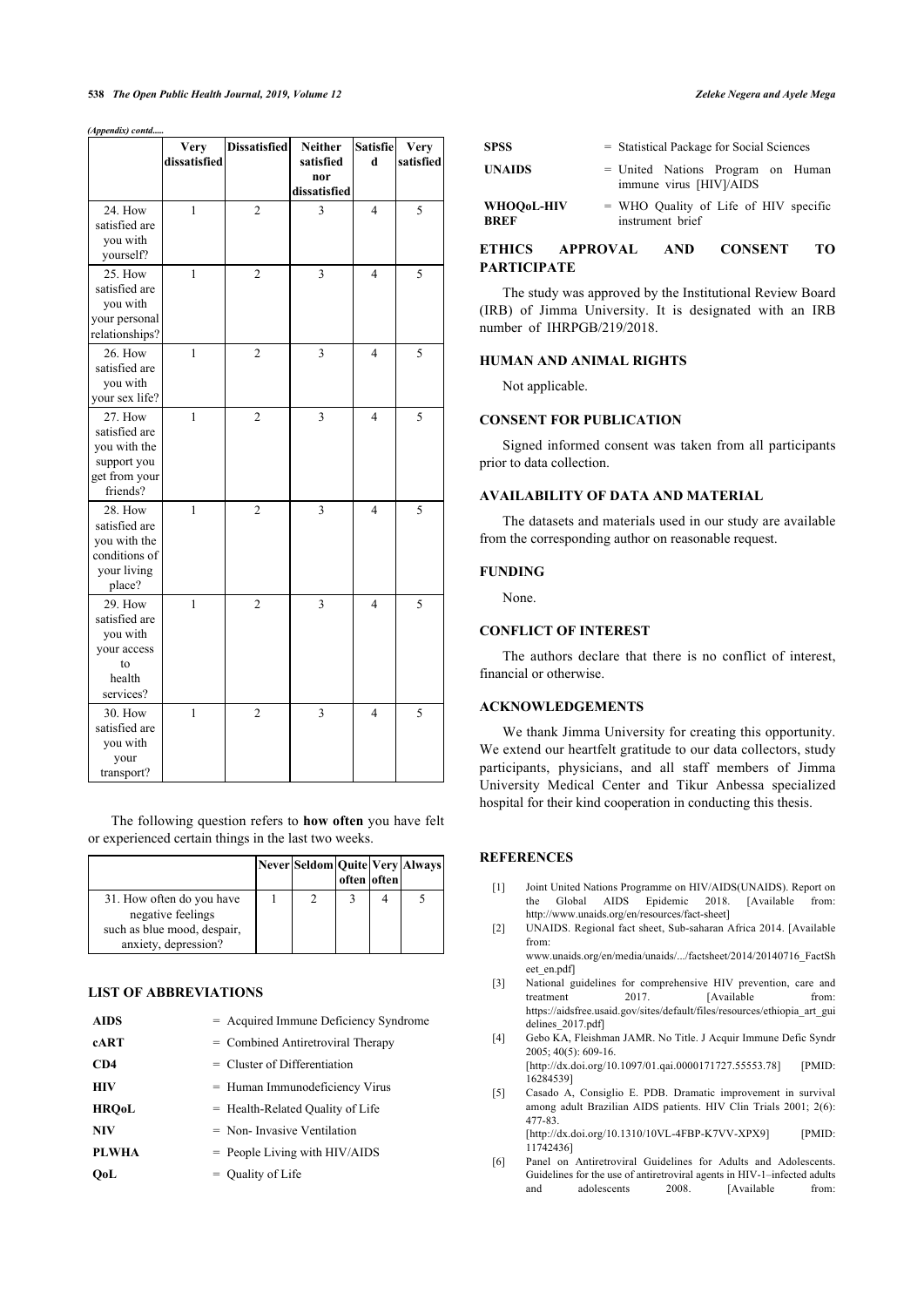[https://aidsinfo.nih.gov/contentfiles/lvguidelines/adultandadolescentgl.](https://aidsinfo.nih.gov/contentfiles/lvguidelines/adultandadolescentgl.pdf) [pdf\]](https://aidsinfo.nih.gov/contentfiles/lvguidelines/adultandadolescentgl.pdf)

- <span id="page-7-16"></span><span id="page-7-0"></span>[7] The World Health Organization quality of life assessment (WHOQOL): Position paper from the World Health Organization. Soc Sci Med 1995; 41
- <span id="page-7-17"></span><span id="page-7-1"></span>[8] Mirjam A. G. Sprangers, Jan M. Prins, Colette Smit, Frank de Wolf PTN. Health-Related Quality of Life and Survival among HIV-Infected Patients Receiving Highly Active Antiretroviral Therapy: A Study of Patients in the AIDS Therapy Evaluation in the Netherlands (ATHENA) Cohort. Clin Infect Dis 2010; 50(2)
- <span id="page-7-19"></span>[9] Mannheimer SB, Matts J, Telzak E, *et al.* Terry Beirn Community Programs for Clinical Research on AIDS. Quality of life in HIVinfected individuals receiving antiretroviral therapy is related to adherence. AIDS Care 2005; 17(1): 10-22. [\[http://dx.doi.org/10.1080/09540120412331305098\]](http://dx.doi.org/10.1080/09540120412331305098) [PMID: [15832830\]](http://www.ncbi.nlm.nih.gov/pubmed/15832830)
- <span id="page-7-20"></span><span id="page-7-2"></span>[10] Nieuwkerk PT, Reijers MH, Weigel HM, Lange JM, Sprangers MA. Quality of life in maintenance vs prolonged induction therapy for HIV. JAMA 2000; 284(2): 178-9.
	- [\[http://dx.doi.org/10.1001/jama.284.2.175\]](http://dx.doi.org/10.1001/jama.284.2.175) [PMID: [10889587](http://www.ncbi.nlm.nih.gov/pubmed/10889587)]
- <span id="page-7-21"></span><span id="page-7-3"></span>[11] Basavaraj KH, Navya MA, Rashmi R. Quality of life in HIV/AIDS. Indian J Sex Transm Dis AIDS 2010; 31(2): 75-80. [\[http://dx.doi.org/10.4103/0253-7184.74971\]](http://dx.doi.org/10.4103/0253-7184.74971) [PMID: [21716787](http://www.ncbi.nlm.nih.gov/pubmed/21716787)]
- <span id="page-7-4"></span>[12] Federal Democratic Republic of Ethiopia M of H, (FMOH). Guidelines for management of opportunistic infections and anti retroviral treatment in adolescents and adults in Ethiopia 2008. [Available from: [https://aidsfree.usaid.gov/sites/default/files/tx\\_ethiopia\\_2008.pdf\]](https://aidsfree.usaid.gov/sites/default/files/tx_ethiopia_2008.pdf)
- <span id="page-7-22"></span><span id="page-7-5"></span>[13] WHOQOL HIV Group. WHOQOL-HIV for quality of life assessment among people living with HIV and AIDS: results from the field test. AIDS Care 2004; 16(7): 882-9[.apps.who.int/iris/handle/10665/77776](http://apps.who.int/iris/handle/10665/77776) [Internet]. [\[http://dx.doi.org/10.1080/09540120412331290194\]](http://dx.doi.org/10.1080/09540120412331290194) [PMID:

<span id="page-7-23"></span><span id="page-7-6"></span>[15385243\]](http://www.ncbi.nlm.nih.gov/pubmed/15385243) [14] Tesfaye M, Olsen MF, Medhin G, Friis H. Charlotte Hanlon LH.

- <span id="page-7-24"></span>Adaptation and validation of the short version WHOQOL-HIV in Ethiopia. Int J Ment Health Syst 2016; 10(29): 1-10.
- <span id="page-7-25"></span><span id="page-7-7"></span>[15] WHOQOL-HIV for quality of life assessment among people living with HIV and AIDS: results from the field test. AIDS Care 2004; 16(7): 882-9. [\[http://dx.doi.org/10.1080/09540120412331290194\]](http://dx.doi.org/10.1080/09540120412331290194) [PMID:

[15385243\]](http://www.ncbi.nlm.nih.gov/pubmed/15385243)

<span id="page-7-8"></span>[16] Imam MH, Karim MR, Ferdous C, Akhter S. Health related quality of life among the people living with HIV. Bangladesh Med Res Counc Bull 2011; 37(1): 1-6.

<span id="page-7-26"></span><span id="page-7-9"></span>[\[http://dx.doi.org/10.3329/bmrcb.v37i1.7791\]](http://dx.doi.org/10.3329/bmrcb.v37i1.7791) [PMID: [21710808](http://www.ncbi.nlm.nih.gov/pubmed/21710808)] [17] Alemu A, Yenealem A, Feleke AMS. Health Related Quality of Life Assessment and Associated Factors Among AIDS & Clinical Health Related Quality of Life Assessment and Associated Factors Among

<span id="page-7-27"></span><span id="page-7-18"></span>People on Highly Active Antiretroviral Therapy at Felege Hiwot Referral. J AIDS Clin Res 2013; 5(272): 1-5. [18] Karkashadze E, Gates MA, Chkhartishvili N, DeHovitz J, Tsertsvadze T. Assessment of quality of life in people living with HIV in Georgia.

Int J STD AIDS 2017; 28(7): 672-8. [\[http://dx.doi.org/10.1177/0956462416662379](http://dx.doi.org/10.1177/0956462416662379)] [PMID: [27460628\]](http://www.ncbi.nlm.nih.gov/pubmed/27460628)

- <span id="page-7-10"></span>[19] Rüütel K, Pisarev H, Loit HM, Uusküla A. Factors influencing quality of life of people living with HIV in Estonia: a cross-sectional survey. J Int AIDS Soc 2009; 12(13): 13.
- <span id="page-7-11"></span>[\[http://dx.doi.org/10.1186/1758-2652-12-13](http://dx.doi.org/10.1186/1758-2652-12-13)] [PMID: [19607721\]](http://www.ncbi.nlm.nih.gov/pubmed/19607721) [20] Razera F, Ferreira J, Bonamigo RR. Factors associated with healthrelated quality-of-life in HIV-infected Brazilians. Int J STD AIDS 2008; 19(8): 519-23.
	- [\[http://dx.doi.org/10.1258/ijsa.2008.007289](http://dx.doi.org/10.1258/ijsa.2008.007289)] [PMID: [18663036](http://www.ncbi.nlm.nih.gov/pubmed/18663036)]
- <span id="page-7-12"></span>[21] Liping M, Peng X, Haijiang L, Lahong J, Fan L. Quality of Life of People Living with HIV/AIDS: A Cross-Sectional Study in Zhejiang Province, China. PLoS One 2015; 10(8)e0135705 [\[http://dx.doi.org/10.1371/journal.pone.0135705\]](http://dx.doi.org/10.1371/journal.pone.0135705) [PMID: [26308088](http://www.ncbi.nlm.nih.gov/pubmed/26308088)]
- <span id="page-7-13"></span>[22] Nobre NMR. Quality of life of people living with HIV / AIDS in Finland Department of Public Health Faculty of Medicine Doctoral Programme in Population Health (DocPop). University of Helsinki 2018.
- <span id="page-7-28"></span><span id="page-7-14"></span>[23] Groenningsaeter A. Living condition and quality of life among people living with HIV (PLWH) in Norway. XV International AIDS conference. Bangkok, Thailand. 2002.
- <span id="page-7-29"></span><span id="page-7-15"></span>[24] Nojomi M, Anbary K, Ranjbar M. Health-related quality of life in patients with HIV/AIDS. Arch Iran Med 2008; 11(6): 608-12. [PMID: [18976030](http://www.ncbi.nlm.nih.gov/pubmed/18976030)]

[25] O'Connell K, Skevington S, Saxena S. Preliminary development of the World Health Organsiation's Quality of Life HIV instrument (WHOQOL-HIV): analysis of the pilot version. Soc Sci Med 2003; 57(7): 1259-75. [\[http://dx.doi.org/10.1016/S0277-9536\(02\)00506-3](http://dx.doi.org/10.1016/S0277-9536(02)00506-3)] [PMID:

[12899909\]](http://www.ncbi.nlm.nih.gov/pubmed/12899909)

- [26] Legese A. Mekuria, Mirjam A.G. Sprangers JMPAP. Psychological and Socio-medical Aspects of AIDS / HIV Health-related quality of life of HIV-infected adults receiving combination antiretroviral therapy in Addis Ababa. AIDS Care 2015; 27(8): 37-41.
- [27] Liping M, Peng X, Haijiang L, Lahong J, Fan L. Quality of Life of People Living with HIV/AIDS: A Cross-Sectional Study in Zhejiang Province, China. PLoS One 2015; 10(8)e0135705 [\[http://dx.doi.org/10.1371/journal.pone.0135705\]](http://dx.doi.org/10.1371/journal.pone.0135705) [PMID: [26308088\]](http://www.ncbi.nlm.nih.gov/pubmed/26308088)
- [28] Mrus JM, Leonard AC, Yi MS, *et al.* Health-related quality of life in veterans and nonveterans with HIV/AIDS. J Gen Intern Med 2006; 21(S5)(Suppl. 5): S39-47. [\[http://dx.doi.org/10.1111/j.1525-1497.2006.00644.x\]](http://dx.doi.org/10.1111/j.1525-1497.2006.00644.x) [PMID: [17083499\]](http://www.ncbi.nlm.nih.gov/pubmed/17083499)
- [29] Karkashadze E, Gates MA, Chkhartishvili N, DeHovitz J, Tsertsvadze T. Assessment of quality of life in people living with HIV in Georgia. Int J STD AIDS 2017; 28(7): 672-8. [\[http://dx.doi.org/10.1177/0956462416662379](http://dx.doi.org/10.1177/0956462416662379)] [PMID: [27460628](http://www.ncbi.nlm.nih.gov/pubmed/27460628)]
- [30] Oluyemisi F. Quality of life of People living with HIV and AIDS attending the Antiretroviral Clinic, University College Hospital, Nigeria. African J Prim Heal Care Fam Med 2012; 4(1): 1-8.
- [31] Alemu A, Yenealem A. FAM. Health Related Quality of Life Assessment and Associated Factors Among AIDS & Clinical Health Related Quality of Life Assessment and Associated Factors Among People on Highly Active Antiretroviral Therapy at Felege Hiwot Referral. J AIDS Clin Res 2013; 5(272): 1-5.
- [32] Tolla L. Measuring the Quality Of Life (QOL) of People Living With HIV/AIDS (PLWHA) With Highly Active Antiretroviral Therapy (HAART) in Addis Ababa Zenebework Hospital. Ethiop Med J 2006; 21-40.
- [33] Folasire OF, Irabor AE, Folasire AM, Folasire O. Quality of life of People living with HIV and AIDS attending the Antiretroviral Clinic, University College Hospital, Nigeria. Afr J Prm Heal Care Fam Med 2012; 4(1): 1-8.
- [34] Abera K, Gedif T, Engidawork E, Gebre-mariam T. Quality of life of people living withHIV/ AIDS and on highly active antiretroviral therapy in Ethiopia Quality of life of people living with HIV / AIDS and on highly active. Afr J AIDS Res 2010; 9(1): 37-40. [\[http://dx.doi.org/10.2989/16085906.2010.484560\]](http://dx.doi.org/10.2989/16085906.2010.484560) [PMID: [25860411\]](http://www.ncbi.nlm.nih.gov/pubmed/25860411)
- [35] Legese A. Mekuria, Mirjam A.G. Sprangers, Jan M. Prins AWY& PTN. Psychological and Socio-medical Aspects of AIDS / HIV Health-related quality of life of HIV-infected adults receiving combination antiretroviral therapy in Addis Ababa. AIDS Care 2015; 37-41.
- [36] Jia H, Uphold CR, Zheng Y, *et al.* A further investigation of healthrelated quality of life over time among men with HIV infection in the HAART era. Qual Life Res 2007; 16(6): 961-8.
- [\[http://dx.doi.org/10.1007/s11136-007-9214-4\]](http://dx.doi.org/10.1007/s11136-007-9214-4) [PMID: [17468942](http://www.ncbi.nlm.nih.gov/pubmed/17468942)] [37] Liu C, Johnson L, Ostrow D, Silvestre A, Visscher B, Jacobson LP. Predictors for lower quality of life in the HAART era among HIVinfected men. J Acquir Immune Defic Syndr 2006; 42(4): 470-7.<br>
Ihttp://dx.doi.org/10.1097/01.gai.0000225730.79610.611 [PMID:  $[http://dx.doi.org/10.1097/01.qai.0000225730.79610.61]$ [16810114\]](http://www.ncbi.nlm.nih.gov/pubmed/16810114)
- [38] Wakawa IA, Said JM, Abba WM, Shehu S, Rabbebe IB, Beida O. The impact of comorbid clinical depression on the health-related quality of life of adults on highly active antiretroviral therapy in maiduguri, northeastern Nigeria. Indian J Psychol Med 2014; 36(4): 408-17. [\[http://dx.doi.org/10.4103/0253-7176.140731\]](http://dx.doi.org/10.4103/0253-7176.140731) [PMID: [25336775](http://www.ncbi.nlm.nih.gov/pubmed/25336775)]
- [39] Emuren L, Welles S, Evans AA, *et al.* Health-related quality of life among military HIV patients on antiretroviral therapy. PLoS One 2017; 12(6)e0178953

[\[http://dx.doi.org/10.1371/journal.pone.0178953\]](http://dx.doi.org/10.1371/journal.pone.0178953) [PMID: [28591161\]](http://www.ncbi.nlm.nih.gov/pubmed/28591161)

- [40] Mûnene E, Ekman B. Does duration on antiretroviral therapy determine health-related quality of life in people living with HIV? A cross-sectional study in a regional referral hospital in Kenya. Glob Health Action 2014; 7(1): 23554. [\[http://dx.doi.org/10.3402/gha.v7.23554\]](http://dx.doi.org/10.3402/gha.v7.23554) [PMID: [24713353](http://www.ncbi.nlm.nih.gov/pubmed/24713353)]
- [41] Belak Kovacević S, Vurusić T, Duvancić K, Macek M. Quality of life of HIV-infected persons in Croatia. Coll Antropol 2006; 30(Suppl. 2): 79-84. [PMID: [17508479\]](http://www.ncbi.nlm.nih.gov/pubmed/17508479)
- [42] Kumar A, Girish HO, Nawaz AS. BPV. Determinants of quality of life